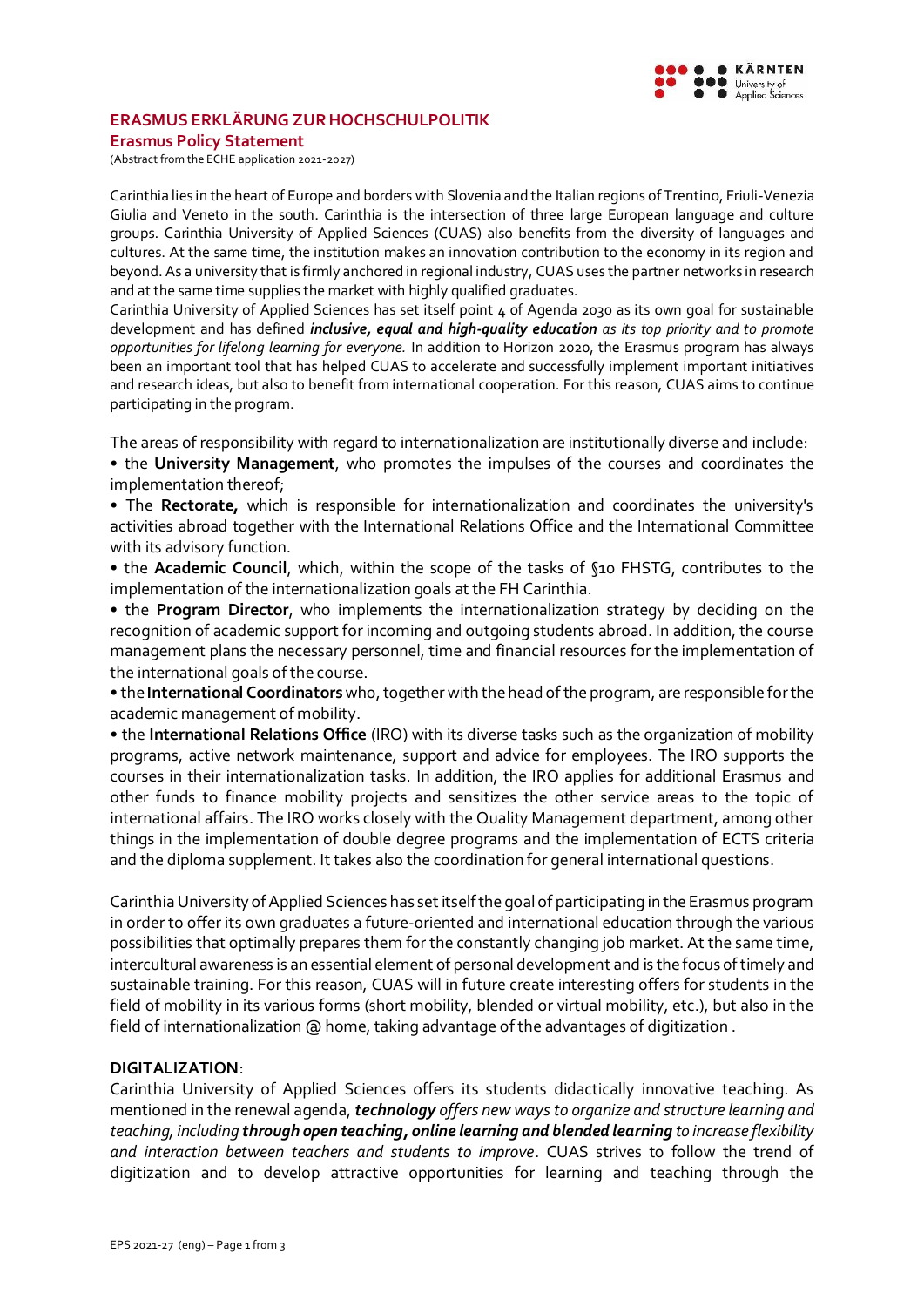

development of digital media, in the sense of a learning goal-oriented competence development of the students.

### **INCLUSION**

The perspectives on equality and diversity in society open up new perspectives and thus, also offer sustainable development opportunities and opportunities for Carinthia University of Applied Sciences.

Based on the Diversity Charter, which was signed by CUAS in 2015, equal treatment and equal opportunities for employees at all organizational levels and all students, regardless of age, gender, physical disability, ethnic and national affiliation, religion and sexuality orientation are viewed as the university's goals.

In recognition of diversity, CUAS is committed to mutual acceptance, appreciation and respect and particularly values the advantages and opportunities that diversity offers.

Family-friendliness measures that facilitate the work-life balance or study and family will continue to be implemented.

The infrastructure at the five campuses of CUAS is being redesigned and designed to be barrier-free. The courses offered are also made more flexible in terms of possible mobility.

#### **SUSTAINABILITY**

A sustainability officer together with a "Sustainability Working Group" will take over the development, coordination and implementation of all measures as well as a collection of ideas within the framework of the sustainability strategies that have been designed from 2020 onwards. In the first place, an environmentally friendly mobility strategy is drawn up.

#### **INTERNATIONALIZATION and MOBILITIES**

Carinthia University of Applied Sciences wants to make its contribution to the implementation of the renewal agenda and *promotes the international mobility of students, university staff and researchers in order to offer them an opportunity to further develop their experience and skills as well as to encourage cooperation between universities, research and companies strengthen*.

Many and heterogeneous (in terms of the location and form of the target institutions) mobility opportunities are provided for students and employees both in Erasmus program countries (KA131) and some others in partner countries (International Mobility within the framework of KA131 and KA171), on the one hand to promote the intercultural exchange and, on the other hand, to contribute to the personal development of mobile people in the area of intercultural, language and communication skills.

In addition, CUAS endeavors to create joint offers for education, development, advice and other services with national and international universities and the regional economy. CUAS also wants to implement the Modernization agenda by endeavoring to promote *flexible and modular study programs to support access to higher education.*

#### In which Erasmus campaigns will Carinthia University of Applied Sciences participate?

The main goal of the CUAS internationalization strategy in the context of the Erasmus activities is to further develop the mobility figures quantitatively and qualitatively. CUAS therefore wants to regularly apply for funding for **Key Action 1** in order to create not only financial incentives but also interesting exchange opportunities for its own students and employees. Since more and more students are considering non-European destinations, in addition to participating in the European University Mobility (KA103), annual participation in international university mobility projects (KA107) is also sought.

It is also the goal of Carinthia University of Applied Sciences to develop closer cooperation with selected universities in the strategically important regions and, if possible, in several fields of study. The guidelines of **Key Action 2** show a path that CUAS would like to follow in order to develop specific projects with selected partners. The financial side of Key Action 2 is an additional incentive to submit applications for the **Cooperation Partnerships** every year.